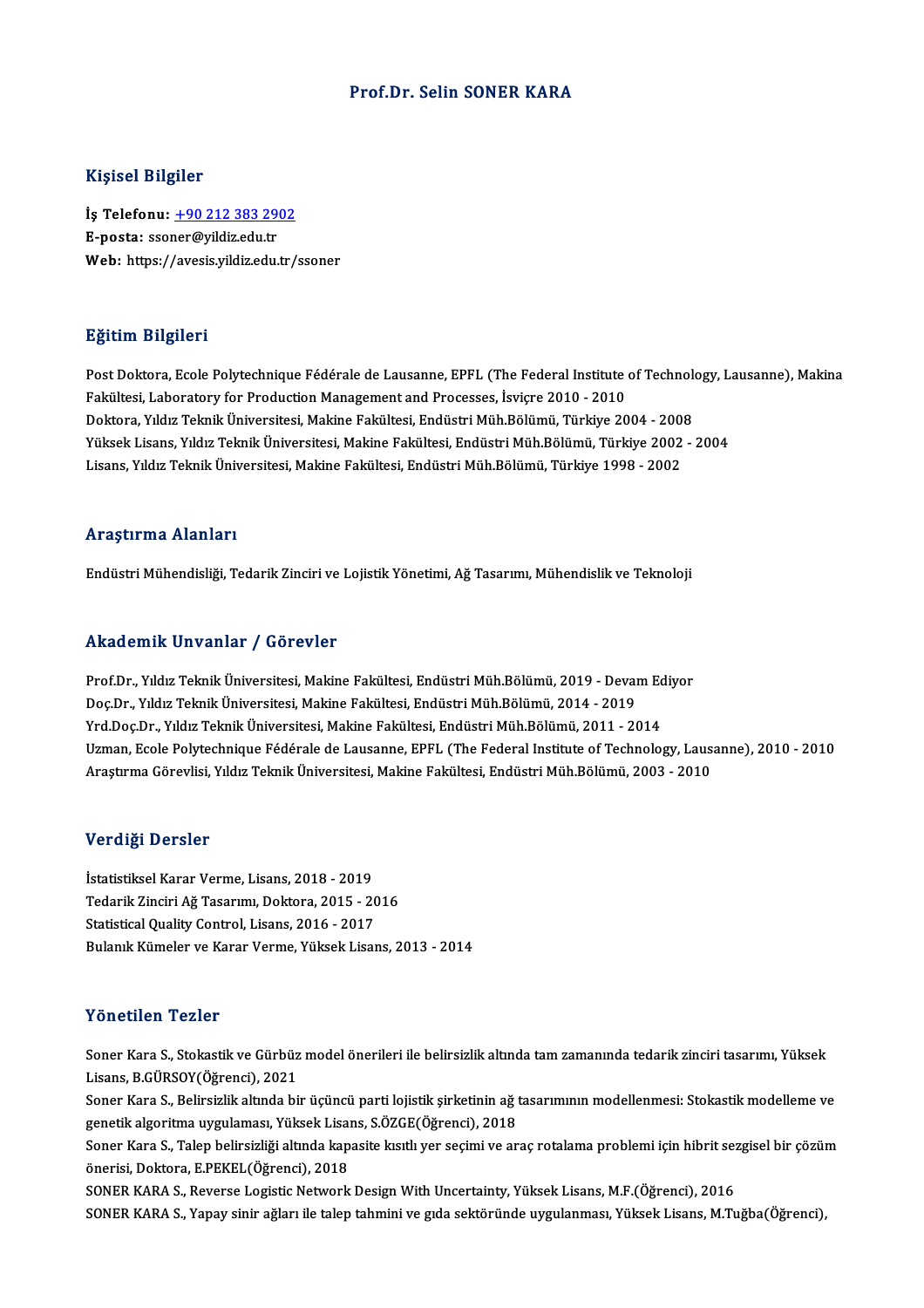SONER KARA S., İstanbul Hızlı Ulaşım Sisteminde Simülasyon bazlı Çizelgeleme, Yüksek Lisans, E.Pekel(Öğrenci), 2016

#### SCI, SSCI ve AHCI İndekslerine Giren Dergilerde Yayınlanan Makaleler

CI, SSCI ve AHCI İndekslerine Giren Dergilerde Yayınlanan Makaleler<br>I. MODELLING SHIPS MAIN AND AUXILIARY ENGINE POWERS WITH REGRESSION-BASED MACHINE<br>I FARNING ALGORITHMS **MODELLING SHIPS MAIN<br>LEARNING ALGORITHMS<br>OVIMUS E EVMEVCIOČI II** MODELLING SHIPS MAIN AND AU<br>LEARNING ALGORITHMS<br>OKUMUŞ F., EKMEKÇİOĞLU A., Kara S.<br>POLISH MARITIME RESEARCH çili 29 LEARNING ALGORITHMS<br>OKUMUŞ F., EKMEKÇİOĞLU A., Kara S.<br>POLISH MARITIME RESEARCH, cilt.28, sa.1, ss.83-96, 2021 (SCI İndekslerine Giren Dergi)

- OKUMUŞ F., EKMEKÇİOĞLU A., Kara S.<br>POLISH MARITIME RESEARCH, cilt.28, sa.1, ss.83-96, 2021 (SCI İndekslerine Giren Dergi)<br>II. Solving fuzzy capacitated location routing problem using hybrid variable neighborhood search POLISH MARITIME RESEARCI<br>Solving fuzzy capacitated<br>evolutionary local search<br>Pekel E. Kare S **Solving fuzzy<br>evolutionary l<br>Pekel E., Kara S.<br>APPLIED SOET (** 
	- evolutionary local search<br>Pekel E., Kara S.<br>APPLIED SOFT COMPUTING, cilt.83, 2019 (SCI İndekslerine Giren Dergi)<br>Determination of Effective Barametars for Goal Moisture Gonton
- Pekel E., Kara S.<br>APPLIED SOFT COMPUTING, cilt.83, 2019 (SCI Indekslerine Giren Dergi)<br>III. Determination of Effective Parameters for Coal Moisture Content Determination Using a 'Design of<br>Funeriment' Method APPLIED SOFT COMPUT<br>Determination of Eff<br>Experiment' Method<br>Altraunh: M.T. Peltol Determination of Effective Parameters for Coal Moisture Con<br>Experiment' Method<br>Akkoyunlu M. T. , Pekel E., Akkoyunlu M. C. , Pusat Ş., Özkan C., Kara S.<br>INTERNATIONAL JOURNAL OF COAL PRERARATION AND UTU IZATIC

Experiment' Method<br>Akkoyunlu M. T. , Pekel E., Akkoyunlu M. C. , Pusat Ş., Özkan C., Kara S.<br>INTERNATIONAL JOURNAL OF COAL PREPARATION AND UTILIZATION, cilt.38, ss.443-450, 2018 (SCI İndekslerine<br>Ciron Dergi) Akkoyunlu M<br>INTERNATIO<br>Giren Dergi)<br>Selving Can INTERNATIONAL JOURNAL OF COAL PREPARATION AND UTILIZATION, cilt.38, ss.443-450, 2018 (SCI İndekslerine<br>Giren Dergi)<br>IV. Solving Capacitated Location Routing Problem by Variable Neighborhood Descent and GA – Artificial<br>Neur

Giren Dergi)<br>Solving Capacitated Location Ro<br>Neural Network Hybrid Method<br>PEKEL E, SONER KARA S Solving Capacitated Lo<br>Neural Network Hybric<br>PEKEL E., SONER KARA S.<br>PPOMET TPAEEIC & TPAI Neural Network Hybrid Method<br>PEKEL E., SONER KARA S.<br>PROMET-TRAFFIC & TRANSPORTATION, cilt.5, ss.1-10, 2018 (SCI Expanded İndekslerine Giren Dergi)

- PEKEL E., SONER KARA S.<br>PROMET-TRAFFIC & TRANSPORTATION, cilt.5, ss.1-10, 2018 (SCI Expand<br>V. Passenger Flow Prediction Based on Newly Adopted Algorithms<br>Pekal E. Kara S. PROMET-TRAFF<br>Passenger Flo<br>Pekel E., Kara S.<br>APPLIED APTIE Passenger Flow Prediction Based on Newly Adopted Algorithms<br>Pekel E., Kara S.<br>APPLIED ARTIFICIAL INTELLIGENCE, cilt.31, sa.1, ss.64-79, 2017 (SCI İndekslerine Giren Dergi)<br>Estimation of seal maisture sentent in senyestiye Pekel E., Kara S.<br>APPLIED ARTIFICIAL INTELLIGENCE, cilt.31, sa.1, ss.64-79, 2017 (SCI İndekslerine Giren<br>VI. Estimation of coal moisture content in convective drying process using ANFIS<br>Puset S. Akkownly M.T. Pekel E. Akko
- APPLIED ARTIFICIAL INTELLIGENCE, cilt.31, sa.1, ss.64-79, 2017 (SCI<br>Estimation of coal moisture content in convective drying pro<br>Pusat Ş., Akkoyunlu M.T., Pekel E., Akkoyunlu M. C. , Özkan C., Kara S.<br>FUEL PROCESSING TECHN Estimation of coal moisture content in convective drying process using ANFIS<br>Pusat Ş., Akkoyunlu M. T. , Pekel E., Akkoyunlu M. C. , Özkan C., Kara S.<br>FUEL PROCESSING TECHNOLOGY, cilt.147, ss.12-17, 2016 (SCI İndekslerine Pusat Ş., Akkoyunlu M. T. , Pekel E., Akkoyunlu M. C. , Özkan C., Kara S.<br>FUEL PROCESSING TECHNOLOGY, cilt.147, ss.12-17, 2016 (SCI İndekslerine Giren Dergi)<br>VII. A multi criteria group decision making approach for col
- FUEL PROCESSING TECH<br>**A multi criteria group<br>Kara S., Cheikhrouhou N.**<br>JOUPNAJ OE INTELLICEN A multi criteria group decision making approach for collaborative software selection probler<br>Kara S., Cheikhrouhou N.<br>JOURNAL OF INTELLIGENT & FUZZY SYSTEMS, cilt.26, sa.1, ss.37-47, 2014 (SCI İndekslerine Giren Dergi)<br>A d

JOURNAL OF INTELLIGENT & FUZZY SYSTEMS, cilt.26, sa.1, ss.37-47, 2014 (SCI Indekslerine Giren Dergi)

### Kara S., Cheikhrouhou N.<br>JOURNAL OF INTELLIGENT & FUZZY SYSTEMS, cilt.26, sa.1, ss.37-47, 2014 (SCI Indekslerine Giren D<br>VIII. A distribution network optimization problem for third party logistics service providers<br>Hüseyin A distribution network optimization problem for third party logistics service providers<br>Hüseyin B., SONER KARA S., ALCAN P., ÖZKAN B., Çağlar E. G.<br>Expert Systems With Applications, cilt.38, ss.12730-12738, 2011 (SCI Expan Hüseyin B., SONER KARA S., ALCAN P., ÖZKAN B., Çağlar E. G.<br>Expert Systems With Applications, cilt.38, ss.12730-12738, 2011 (SCI Expanded İndekslerine Giren Derg<br>IX. Evaluation of Outsourcing Companies of Waste Electrical

Expert Syst<br><mark>Evaluatior</mark><br>Recycling<br>SONER KAR Evaluation of<br>Recycling<br>SONER KARA S.<br>International Io

Recycling<br>SONER KARA S.<br>International Journal of Environmental Science and Technology, cilt.8, sa.2, ss.291-304, 2011 (SCI Expanded<br>Indekslerine Ciren Dergi) SONER KARA S.<br>International Journal of En<br>İndekslerine Giren Dergi)<br>Evaluation of outcoursi International Journal of Environmental Science and Technology, cilt.8, sa.2, ss.291-304, 2011 (SCI Expand<br>
indekslerine Giren Dergi)<br>
X. Evaluation of outsourcing companies of waste electrical and electronic equipment recy

### İndekslerine Giren Dergi)<br>X. Evaluation of outsourcing companies of waste electrical and electronic equipment recycling<br>SONER KARA S. Evaluation of outsourcing companies of waste electrical and electronic equipment recycling<br>SONER KARA S.<br>International Journal of Environmental Science Technology, cilt.8, ss.291-304, 2011 (SCI Expanded İndekslerine<br>Ciron

SONER KARA<br>International<br>Giren Dergi)<br>Sunnliar col International Journal of Environmental Science Technology, cilt.8, ss.291-304, 2011 (SC<br>Giren Dergi)<br>XI. Supplier selection with an integrated methodology in unknown environment<br>SONER KARA S

### Giren Dergi)<br>XI. Supplier selection with an integrated methodology in unknown environment<br>SONER KARA S. Supplier selection with an integrated methodology in unknown environment<br>SONER KARA S.<br>Expert Systems with Applications, cilt.38, sa.3, ss.2133-2139, 2011 (SCI Expanded İndekslerine Giren Dergi)<br>A two stage stechastic and

### XII. A two-stage stochastic and robust programming approach to strategic planning of a reverse supply network: The case of paper recycling Expert Systems with Applications, cilt.38, sa<br>A two-stage stochastic and robust pro<br>network: The case of paper recycling<br>Kara S. ÖNÜT S. Kara S.,ÖNÜTS.

EXPERT SYSTEMS WITH APPLICATIONS, cilt.37, sa.9, ss.6129-6137, 2010 (SCI İndekslerine Giren Dergi)

2016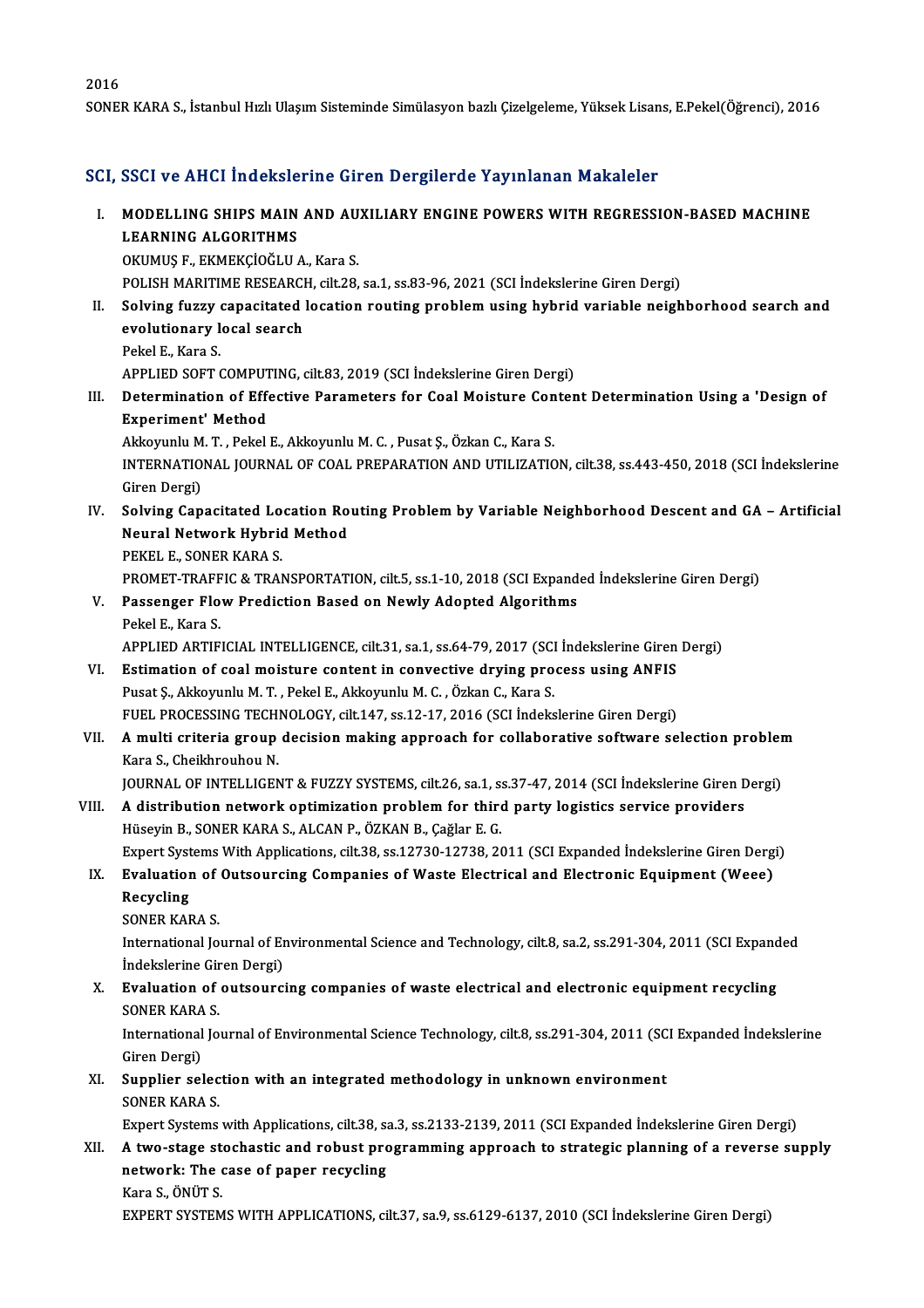XI I. A stochastic optimization approach for paper recycling reverse logistics network design under **A** stochastic<br>uncertainty<br><sup>Kono S. ÖNÜT</sub></sup> uncertainty<br>Kara S., ÖNÜT S. uncertainty<br>Kara S., ÖNÜT S.<br>INTERNATIONAL JOURNAL OF ENVIRONMENTAL SCIENCE AND TECHNOLOGY, cilt.7, sa.4, ss.717-730, 2010 (SCI Kara S., ÖNÜT S.<br>INTERNATIONAL JOURNA<br>İndekslerine Giren Dergi)<br>A combined furry MCD INTERNATIONAL JOURNAL OF ENVIRONMENTAL SCIENCE AND TECHNOLOGY, cilt.7, sa.4, ss.717-730, 2010 (S<br>Indekslerine Giren Dergi)<br>XIV. A combined fuzzy MCDM approach for selecting shopping center site: An example from Istanbu İndeksle<br>A comb<br>Turkey<br>Önüt S A combined fuzzy MCDM<br>Turkey<br>Önüt S., Efendigil T., Kara S.<br>EYBERT SYSTEMS WITH AR Turkey<br>Önüt S., Efendigil T., Kara S.<br>EXPERT SYSTEMS WITH APPLICATIONS, cilt.37, ss.1973-1980, 2010 (SCI İndekslerine Giren Dergi) Önüt S., Efendigil T., Kara S.<br>EXPERT SYSTEMS WITH APPLICATIONS, cilt.37, ss.1973-1980, 2010 (SCI İndekslerine Giren<br>XV. Selecting the suitable material handling equipment in the presence of vagueness<br>Önüt S. Kara S. Mort EXPERT SYSTEMS WITH<br>Selecting the suitable<br>Önüt S., Kara S., Mert S.<br>INTERNATIONAL JOURI Selecting the suitable material handling equipment in the presence of vagueness<br>Önüt S., Kara S., Mert S.<br>INTERNATIONAL JOURNAL OF ADVANCED MANUFACTURING TECHNOLOGY, cilt.44, ss.818-828, 2009 (SCI Önüt S., Kara S., Mert S.<br>INTERNATIONAL JOURNA<br>İndekslerine Giren Dergi)<br>Long term sunnlier sel INTERNATIONAL JOURNAL OF ADVANCED MANUFACTURING TECHNOLOGY, cilt.44, ss.818-828, 2009<br>indekslerine Giren Dergi)<br>XVI. Long term supplier selection using a combined fuzzy MCDM approach: A case study for a<br>telecommunication c İndekslerine Giren Dergi)<br>Long term supplier selection<br>telecommunication company<br>Önüt S. Kara S. Jak E Long term supplier<br>telecommunication<br>Önüt S., Kara S., Isık E.<br>EYBERT SYSTEMS WIT telecommunication company<br>Önüt S., Kara S., Isık E.<br>EXPERT SYSTEMS WITH APPLICATIONS, cilt.36, ss.3887-3895, 2009 (SCI İndekslerine Giren Dergi)<br>A hyhrid fuggy MCDM approach ta mashina taol solastion Önüt S., Kara S., Isik E.<br>EXPERT SYSTEMS WITH APPLICATIONS, cilt.36, ss.3887-3895, 200<br>XVII. A hybrid fuzzy MCDM approach to machine tool selection<br>Önüt S., Kara S., Efendigil T. EXPERT SYSTEMS WITH AP<br>A hybrid fuzzy MCDM ap<br>Önüt S., Kara S., Efendigil T.<br>JOUPNAL OF INTELLICENT A hybrid fuzzy MCDM approach to machine tool selection<br>Önüt S., Kara S., Efendigil T.<br>JOURNAL OF INTELLIGENT MANUFACTURING, cilt.19, ss.443-453, 2008 (SCI İndekslerine Giren Dergi)<br>Transahinmant sita selestian using the AH Önüt S., Kara S., Efendigil T.<br>JOURNAL OF INTELLIGENT MANUFACTURING, cilt.19, ss.443-453, 2008 (SCI İndekslerine Giren Dergi)<br>XVIII. Transshipment site selection using the AHP and TOPSIS approaches under fuzzy environm **JOURNAL OF INT<br>Transshipment<br>Önüt S., Soner S.<br>WASTE MANACI** Transshipment site selection using the AHP and TOPSIS approaches under fuzzy environment<br>Önüt S., Soner S.<br>WASTE MANAGEMENT, cilt.28, ss.1552-1559, 2008 (SCI İndekslerine Giren Dergi) Önüt S., Soner S.<br>WASTE MANAGEMENT, cilt.28, ss.1552-1559, 2008 (SCI İndekslerine Giren Dergi)<br>XIX. Analysis of energy use and efficiency in Turkish manufacturing sector SMEs<br>Önüt S. Soner S WASTE MANAGI<br>**Analysis of ene**<br>Önüt S., Soner S.<br>ENERCY CONVEI Analysis of energy use and efficiency in Turkish manufacturing sector SMEs<br>Önüt S., Soner S.<br>ENERGY CONVERSION AND MANAGEMENT, cilt.48, ss.384-394, 2007 (SCI İndekslerine Giren Dergi)<br>Energy efficiency assessment for the A Önüt S., Soner S.<br>ENERGY CONVERSION AND MANAGEMENT, cilt.48, ss.384-394, 2007 (SCI İndek<br>XX. Energy efficiency assessment for the Antalya Region hotels in Turkey<br>Önüt S. Soner S. ENERGY CONVE<br>Energy efficier<br>Önüt S., Soner S.<br>ENERCY AND PL XX. Energy efficiency assessment for the Antalya Region hotels in Turkey<br>Önüt S., Soner S.<br>ENERGY AND BUILDINGS, cilt.38, ss.964-971, 2006 (SCI İndekslerine Giren Dergi)

### Diğer Dergilerde Yayınlanan Makaleler

- I. Raylı Sistemİstasyon Yeri Belirleme Problemi İçin Küme Kapsama ve Alternatif Servis Seviyeli Pr Bergilerde Taylmandır Makaleler<br>Raylı Sistem İstasyon Yeri Belirleme Problemi İçin Küme Kapsama ve Alteri<br>Medyan Modelleriyle Çözüm Arayışı: Gebze-Darıca Metro Hattı Uygulaması Raylı Sistem İstasyon Y<br>Medyan Modelleriyle Ço<br>Soner Kara S., Yurdakul G.<br>Dolarz Evlül Üniversitesi M Medyan Modelleriyle Çözüm Arayışı: Gebze-Darıca Metro Hattı Uygulaması<br>Soner Kara S., Yurdakul G.<br>Dokuz Eylül Üniversitesi Mühendislik Fakültesi Fen ve Mühendislik Dergisi, cilt.23, sa.69, ss.845-856, 2021<br>(Hakamli Ünivers Soner Kara S., Yurdakul G.<br>Dokuz Eylül Üniversitesi Müh<br>(Hakemli Üniversite Dergisi)<br>Modelling of iust in time Dokuz Eylül Üniversitesi Mühendislik Fakültesi Fen ve Mühendislik Dergisi, cilt.23, sa.69, ss.845-856, 2021<br>(Hakemli Üniversite Dergisi)<br>II. Modelling of just-in-time distrubution network under raw material quality and tim
- (Hakemli Üniversite Dergis<br>Modelling of just-in-tim<br>Gursoy B., SONER KARA S.<br>SICMA JOUPNAL OF ENCIN Modelling of just-in-time distrubution network under raw material quality and time constraints<br>Gursoy B., SONER KARA S.<br>SIGMA JOURNAL OF ENGINEERING AND NATURAL SCIENCES-SIGMA MUHENDISLIK VE FEN BILIMLERI DERGISI,<br>sit 29, Gursoy B., SONER KARA S.<br>SIGMA JOURNAL OF ENGINEERING AND NATURAL SCIENCES-<br>cilt.39, sa.3, ss.313-321, 2021 (ESCI İndekslerine Giren Dergi)<br>TESİS YERİ SECİMİ PROPLEMİNDE MİNİMIM KARRON
- SIGMA JOURNAL OF ENGINEERING AND NATURAL SCIENCES-SIGMA MUHENDISLIK VE FEN BILIMLERI DERGISI,<br>cilt.39, sa.3, ss.313-321, 2021 (ESCI İndekslerine Giren Dergi)<br>III. TESİS YERİ SEÇİMİ PROBLEMİNDE MİNİMUM KARBON EMİSYONU YAKLA cilt.39, sa.3, ss.313-321, 2021 (ESCI İndekslerine G<br>TESİS YERİ SEÇİMİ PROBLEMİNDE MİNİMUM<br>GERİ DÖNÜŞÜM YÖNETİMİ İÇİN UYGULAMA<br>Sudabas E.T., Sanar Kara S Sudabaş F.T., Soner Kara S. Sudabaş F. T. , Soner Kara S.<br>Mühendislik ve Tasarım Bilimleri Dergisi, cilt.9, sa.2, ss.544-553, 2021 (Hakemli Üniversite Dergisi)<br>IV. Veri Analizi ve Optimizasyon Yöntemleri Kullanılarak Tam Zamanında Yaklaşımının Ağ

Mühendislik ve Tasarım Bilimleri Dergisi, cilt.9, sa.2, ss.544-553, 2021 (Hakemli Üniversite Dergisi)

- Mühendislik ve Tasarım B<br>Veri Analizi ve Optimiz<br>Modeline Uygulanması<br>Gürsev B. Sanar Kara S Veri Analizi ve Optimi<br>Modeline Uygulanmas<br>Gürsoy B., Soner Kara S.<br>Veri Bilimi silt 4, 89,2, 88 Modeline Uygulanması<br>Gürsoy B., Soner Kara S.<br>Veri Bilimi, cilt.4, sa.2, ss.40-48, 2021 (Hakemli Üniversite Dergisi)
	-

V. Sağlık kurumlarının ve eczanelerin taleplerine yönelik ecza deposu yer seçimi problemi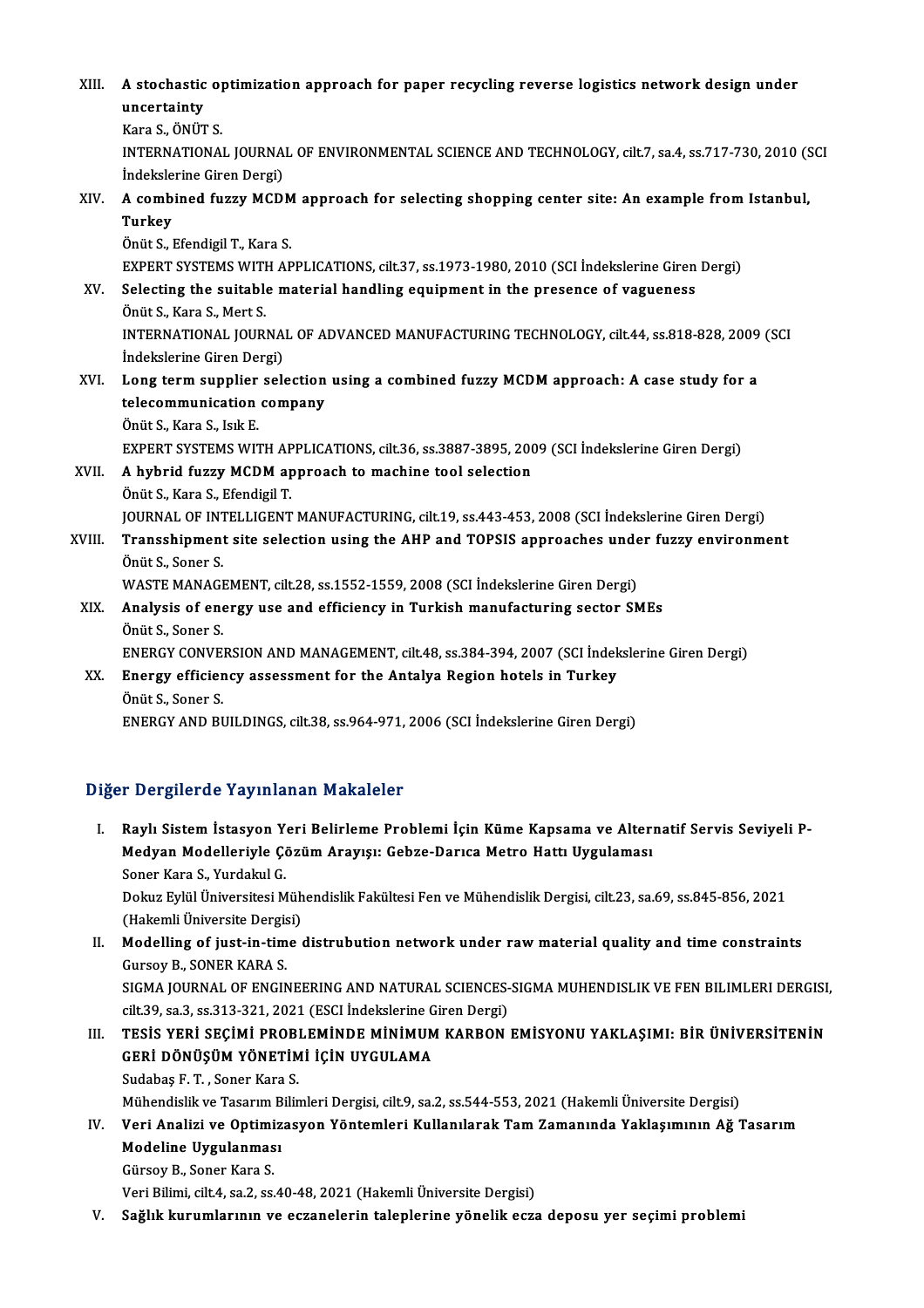Yıldız A., Soner Kara S., Özkan C.<br>Cümüsbane Üniversitesi Sesual

Gümüşhane Üniversitesi Sosyal Bilimler Enstitüsü Elektronik Dergisi, cilt.11, sa.2, ss.452-465, 2021 (Hakemli<br>Üniversite Dergisi) Yıldız A., Soner Kara<br>Gümüşhane Üniver:<br>Üniversite Dergisi)<br>A. COMPREHENSII Gümüşhane Üniversitesi Sosyal Bilimler Enstitüsü Elektronik Dergisi, cilt.11, sa.2, ss.452-465, 2021 (Hal<br>Üniversite Dergisi)<br>VI. – A COMPREHENSIVE REVIEW FOR ARTIFICAL NEURAL NETWORK APPLICATION TO PUBLIC<br>TRANSPORTATION

### Üniversite Dergisi)<br>A COMPREHENSIVE<br>TRANSPORTATION<br><sup>Dokol E</sup> SONER KARA A COMPREHENSIVE R<br>TRANSPORTATION<br>Pekel E., SONER KARA S.<br>SICMA JOUPNAL OF ENC

TRANSPORTATION<br>Pekel E., SONER KARA S.<br>SIGMA JOURNAL OF ENGINEERING AND NATURAL SCIENCES-SIGMA MUHENDISLIK VE FEN BILIMLERI DERGISI,<br>S<sup>ijt 25,</sup> se 1, se 157,179,2017 (ESCI Indekslering Giron Dergi) Pekel E., SONER KARA S.<br>SIGMA JOURNAL OF ENGINEERING AND NATURAL SCIENCES-<br>cilt.35, sa.1, ss.157-179, 2017 (ESCI İndekslerine Giren Dergi)<br>Simulation based fleet ssheduling in the Metrobus SIGMA JOURNAL OF ENGINEERING AND NATURAL SCIEN<br>cilt.35, sa.1, ss.157-179, 2017 (ESCI Indekslerine Giren De<br>VII. Simulation-based fleet scheduling in the Metrobus

# cilt.35, sa.1, ss.1.<br>Simulation-ba:<br>Pekel E., Kara S.<br>International Io

Si<mark>mulation-based fleet scheduling in the Metrobus</mark><br>Pekel E., Kara S.<br>International Journal of Simulation and Process Modelling, cilt.11, ss.326-333, 2016 (Diğer Kurumların Hakemli Pekel E., Ka<br>Internation<br>Dergileri)<br>A SIMIU A International Journal of Simulation and Process Modelling, cilt.11, ss.326-333, 2<br>Dergileri)<br>VIII. A SIMULATION BASED SCHEDULING IN BUS RAPID TRANSIT SYSTEM<br>Pekel E. Kare S

## Dergileri)<br>VIII. A SIMULATION BASED SCHEDULING IN BUS RAPID TRANSIT SYSTEM<br>Pekel E., Kara S.

A SIMULATION BASED SCHEDULING IN BUS RAPID TRANSIT SYSTEM<br>Pekel E., Kara S.<br>SIGMA JOURNAL OF ENGINEERING AND NATURAL SCIENCES-SIGMA MUHENDISLIK VE FEN BILIMLERI DERGISI,<br>S<sup>ilt 22</sup>. S2.1, S2.66, 76, 2015 (ESCI Indekslavine Pekel E., Kara S.<br>SIGMA JOURNAL OF ENGINEERING AND NATURAL SCIENCI<br>cilt.33, sa.1, ss.66-76, 2015 (ESCI İndekslerine Giren Dergi)<br>An Eutenaive Creup Desision Methodelegy for Allian SIGMA JOURNAL OF ENGINEERING AND NATURAL SCIENCES-SIGMA MUHENDISLIK VE FEN BILIMLERI DERGISI<br>cilt.3.3, sa.1, ss.66-76, 2015 (ESCI İndekslerine Giren Dergi)<br>IX. An Extensive Group Decision Methodology for Alliance Partner S

### cilt.33, sa.1, ss.66-76, 2015 (E<br>An Extensive Group Decis<br>Networked Organisations<br>SONER KARA S An Extensive<br>Networked Or<br>SONER KARA S.<br>International Jo Networked Organisations<br>SONER KARA S.<br>International Journal of Applied Logistics (IJAL), cilt.3, sa.1, ss.1-19, 2012 (Diğer Kurumların Hakemli Dergileri)<br>Cek Kriterli Tederiksi Sesimi: Bir ELECTRE AHR Uygulamesı

### SONER KARA S.<br>International Journal of Applied Logistics (IJAL), cilt.3, sa.1, ss.1-19,<br>X. Cok Kriterli Tedarikçi Seçimi: Bir ELECTRE-AHP Uygulaması<br>Soner Kara S., Önüt S. International Journal<br>**Çok Kriterli Tedaril**<br>Soner Kara S., Önüt S.<br>Sigma Mühendielik*u*e

Sigma-Mühendislik ve Fen Bilimleri Dergisi, cilt.1, sa.4, ss.110-120, 2006 (Diğer Kurumların Hakemli Dergileri)

### Kitap & Kitap Bölümleri

### Itap & Kitap Bölümleri<br>I. – A REVIEW OF CHAOS THEORY PRACTICED IN NEURAL NETWORK<br>REVEL E SONER KARA S PEREL E., SONER KARA S.<br>PEKEL E., SONER KARA S.<br>Uncertainty Modelling in L

A REVIEW OF CHAOS THEORY PRACTICED IN NEURAL NETWORK<br>PEKEL E., SONER KARA S.<br>Uncertainty Modelling in Knowledge Engineering and Decision Making, -, Editör, World Scientific Publishers, Inc., -, PEKEL E., SONER KA<br>Uncertainty Modellin<br>ss.1105-1110, 2016 Uncertainty Modelling in Knowledge Engineering and Decision Making, -, Editör, World Scientific Publisher<br>ss.1105-1110, 2016<br>II. Application of Fuzzy Analitic Network Process and Fuzzy TOPSIS to the Undesirable Location<br>Se

## ss.1105-1110, 2016<br>II. Application of Fuzzy Analitic Network Process and Fuzzy TOPSIS to the Undesirable Location<br>Selection Problem

ÖNÜTS.,SONERKARAS.,TEKİND.

Selection Problem<br>ÖNÜT S., SONER KARA S., TEKİN D.<br>Web-based Green Products Life Cycle Management Systems: Reverse Supply Chain Utilization, H.-F. Wang, Editör, ÖNÜT S., SONER KARA S., TEKİN D.<br>Web-based Green Products Life Cycle M<br>Igı Global, New York, ss.208-231, 2009

# Igı Global, New York, ss.208-231, 2009<br>Hakemli Kongre / Sempozyum Bildiri Kitaplarında Yer Alan Yayınlar

akemli Kongre / Sempozyum Bildiri Kitaplarında Yer Alan Yayınlar<br>I. Variable Neighborhood Search and Evolutionary Local Search forCapacitated Location Routing<br>Rephlem Pariable<br>Problem<br>Problem Variable Neighborhood<br>Problem<br>PEKEL E., SONER KARA S.<br><sup>2nd</sup> International Mediter

Problem<br>PEKEL E., SONER KARA S.<br>3rd International Mediterranean Science and Engineering Congress (IMSEC 2018), Adana, Türkiye, 24 - 26 Ekim<br>2018, ss.65-69 PEKEL E., SONE<br>3rd Internation<br>2018, ss.65-69<br>LOCISTIC NET

II. LOGISTIC NETWORK DESIGN AND IMPLEMENTATION IN A 3PL

SONERKARAS.,ÖNDİNS.Ö.

LOGISTIC NETWORK DESIGN AND IMPLEMENTATION IN A 3PL<br>SONER KARA S., ÖNDİN S. Ö.<br>9th International Symposiumon Image Processing,Wavelet and Applications, Kars, Türkiye, 5 - 08 Kasım 2017<br>THE EUTURE CUSTOMER DEMAND IN LOCATIO

### III. THE FUTURE CUSTOMER DEMAND IN LOCATION-ROUTINGPROBLEM<br>PEKEL E., SONER KARA S.

9th International Symposi<br>THE FUTURE CUSTOME<br>PEKEL E., SONER KARA S.<br>14th International Sympo

14th International Symposium on Operational Research, Bled, Slovenya, 27 - 29 Eylül 2017, ss.147-151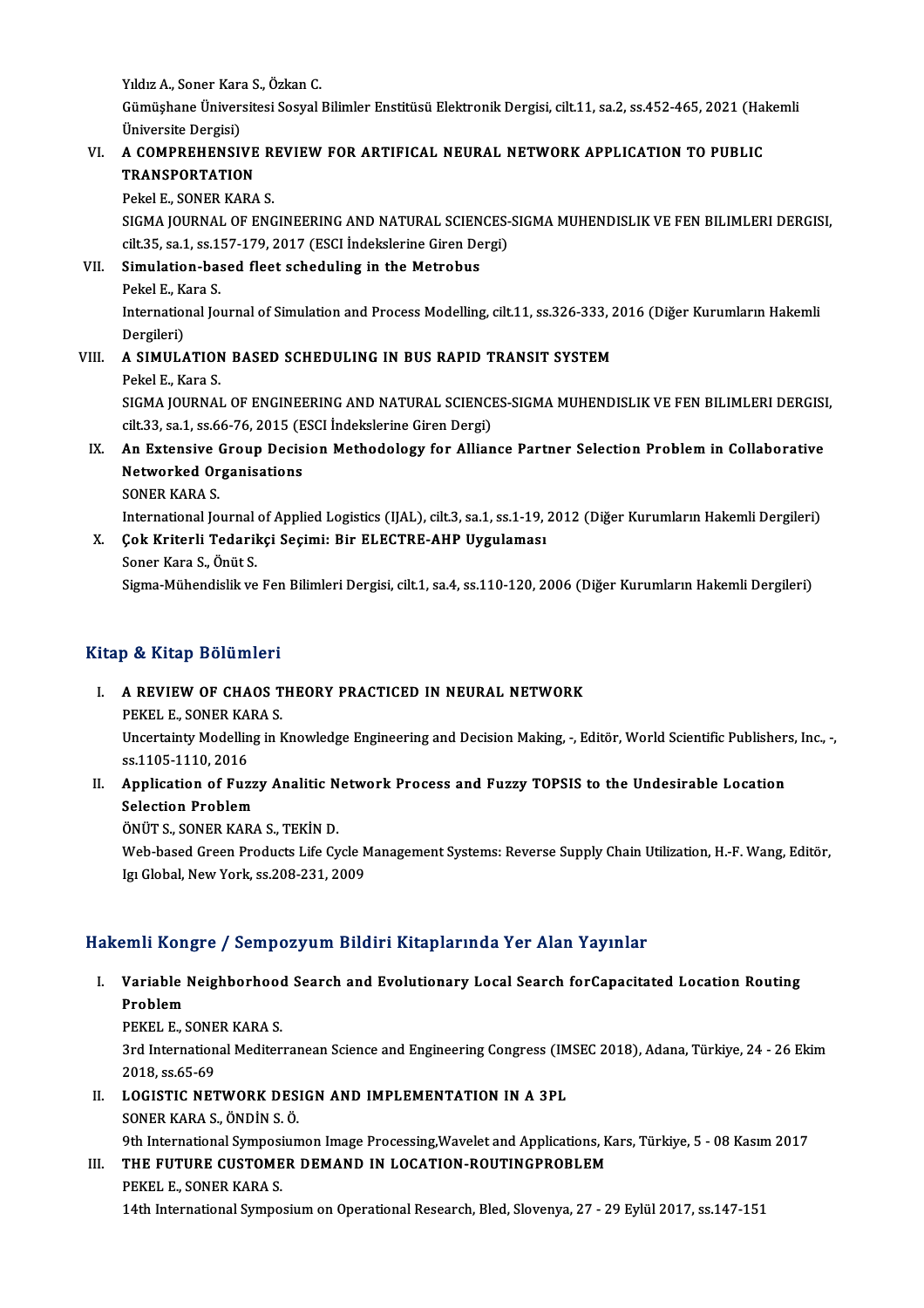| IV.    | THE PREDICTION OF PASSENGER AT CARSAMBA AIRPORT                                                                                                                 |
|--------|-----------------------------------------------------------------------------------------------------------------------------------------------------------------|
|        | PEKEL E, SONER KARA S.                                                                                                                                          |
|        | INTERNATIONAL CONFERENCE ON ADVANCES IN SCIENCE ICAS 2016, İstanbul, Türkiye, 31 Ağustos 2016, ss.6-9                                                           |
| V.     | A REVIEW OF CHAOS THEORY PRACTICED IN NEURAL NETWORK                                                                                                            |
|        | PEKEL E, SONER KARA S.                                                                                                                                          |
|        | Uncertainty Modelling in Knowledge Engineering and Decision Making, İstanbul, Türkiye, 23 Ağustos 2016,                                                         |
|        | ss 1105-1110                                                                                                                                                    |
| VI.    | TOPSIS ve AHP yardımıyla Tedarikçi Seçimi Tekstil Sektöründe Bir Uygulama                                                                                       |
|        | Soner S., Önüt S.                                                                                                                                               |
|        | 26. YA/EM Ulusal kongresi, 2006, İzmir, Türkiye, 5 - 07 Şubat 2006, ss. 1-10                                                                                    |
| VII.   | Prediction of short term passenger in bus rapid transit                                                                                                         |
|        | PEKEL E, SONER KARA S.                                                                                                                                          |
|        | 4th International fuzzy systems symposium, 5 - 06 Kasım 2015                                                                                                    |
| VIII.  | Prediction of Short-Term Passenger Flow in Bus Rapid Transit                                                                                                    |
|        | PEKEL E, SONER KARA S.<br>01 Kasım 2015                                                                                                                         |
| IX.    | A GROUP EVALUATION METHODOLOGY FOR PARTNER TRUST ASSESSMENT WITHIN COLLABORATIVE                                                                                |
|        | <b>NETWORKS</b>                                                                                                                                                 |
|        | HALOUANI N., SONER KARA S., MASMOUDI F.                                                                                                                         |
|        | CIE44 & IMSS'14 Proceedings, 14-16 October 2014, Istanbul / Turkey, 01 Kasım 2014                                                                               |
| X.     | Warehouse Management with A Simulation Programme                                                                                                                |
|        | PEKEL E., SONER KARA S.                                                                                                                                         |
|        | International Logistics and Supply Chain Congress 2013, Nevşehir, Türkiye, 7 - 09 Kasım 2013                                                                    |
| XI.    | A Comparison of Tabu Search Algorithm and Mathematical Model in a Pipeline Network                                                                              |
|        | PEKEL E, SONER KARA S.                                                                                                                                          |
|        | 01 Eylül 2014                                                                                                                                                   |
| XII.   | Warehouse Management With A Simulation Programme                                                                                                                |
|        | SONER KARA S., Pekel E.                                                                                                                                         |
|        | International Logistics and Supply Chain Congress 2013, 01 Kasim 2013                                                                                           |
| XIII.  | Assignment Problem of Injection Machines in an Electronic Equipment Manufacturer                                                                                |
|        | SONER KARA S., Pekel E., Ercins Y., Çelik M. K.<br>26th European Conference on Operational Research, EURO 2013, Roma, Italya, 01 Temmuz 2013                    |
| XIV.   | Bulanık Mantık Ve Veri Zarflama Analizi Yardımıyla GSM Operatörleri Etkinlik Ölçümü                                                                             |
|        | <b>SONER KARA S.</b>                                                                                                                                            |
|        | Yöneylem Araştırması ve Endüstri Mühendisliği 32. Kongresi, 01 Temmuz 2012, cilt.1, ss.10                                                                       |
| XV.    | A stochastic programming approach for stochastic line balancing with line stoppages                                                                             |
|        | ALTEKİN F. T., NOYAN BÜLBÜL N., SONER KARA S.                                                                                                                   |
|        | 24th European Conference on Operational Research 2010, Lizbon, Portekiz, 11 - 14 Temmuz 2010                                                                    |
| XVI.   | Reverse logistics network design with unknown parameters                                                                                                        |
|        | Soner Kara S., Önüt S.                                                                                                                                          |
|        | 23rd European Conference on Operational Research, Bonn, Almanya, 5 - 08 Temmuz 2009, ss.1-5                                                                     |
| XVII.  | Reverse Logistics Network design with Two stage Stochastic Programming A recycling network case                                                                 |
|        | study                                                                                                                                                           |
|        | Soner Kara S., Önüt S.                                                                                                                                          |
|        | International Workshop on Operations Research, Madrid, İspanya, 1 - 04 Eylül 2008                                                                               |
| XVIII. | Eczacılık sektöründe iade ürünlerin toplanmasına yönelik depo yeri seçimi Bir AHP ELECTRE                                                                       |
|        | uygulaması                                                                                                                                                      |
|        | Soner S., Önüt S.                                                                                                                                               |
| XIX.   | 2. Sistem Mühendisliği Kongresi, 2008, İstanbul, Türkiye, 10 - 12 Şubat 2008<br>Bulanık ortamda çok kriterli depo yeri seçimi Bir AHP Bulanık TOPSIS uygulaması |
|        | Soner S., Önüt S.                                                                                                                                               |
|        |                                                                                                                                                                 |